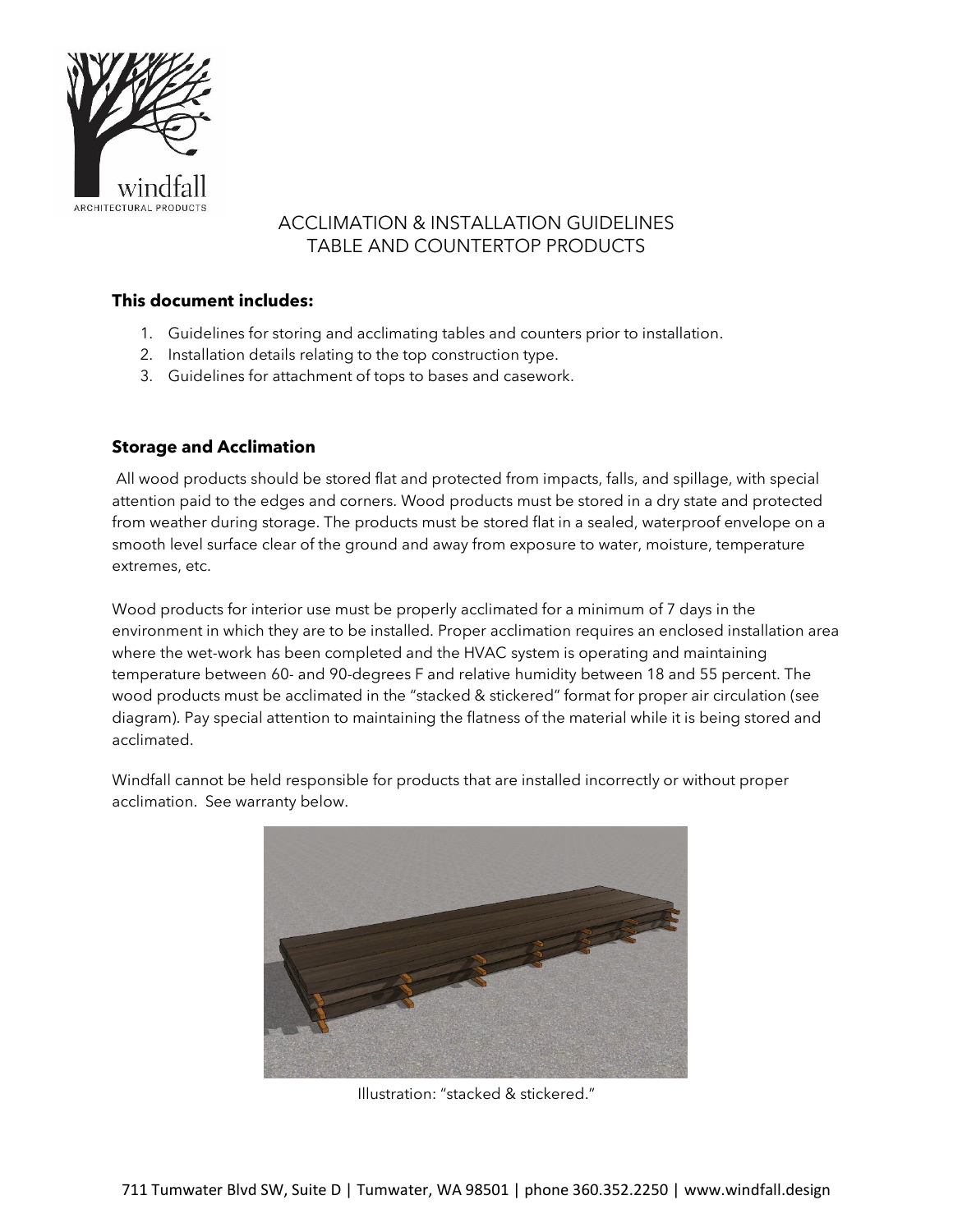#### **Installation details relating to construction type**

#### **Plank and side grain construction**

Standard overhang of a side grain or plank countertop over the cabinet face of 1" to 1-1/2" is acceptable. Up to a 3" overhang does not require support from brackets or posts. For larger overhangs, corbels, brackets, posts, or a steel plate substrate is recommended.

## **End grain construction**

End grain countertops, by nature of the grain direction, do not carry the horizontal strength of side grain or plank countertops. Extra care is required in mounting the end grain product to a cabinet. A very flat mounting surface that includes ample solid support is required.

A 3/4" plywood substrate support within the base cabinet is recommended or cross member support every 12"-16".

Smaller sections of 2-3 feet are relatively strong and stable. Expect End Grain construction to have more overall seasonal movement than Plank or Side Grain. Any overhang of more than 1.5" to 3" will require substantial support of plywood or a steel plate, corbels or posts.

Seaming between sections is typically accomplished with a combination of dominos or biscuits and mechanical draw tightening hardware. The machining and parts for the dominos, biscuits and connectors is typically provided by Windfall and can be installed by a qualified fabricator/installer allowing for on-site installation.

## **Seaming for all tops**

All seams are cut straight and sanded at pre-assembly. For acclimation, it is recommended to fabricate and site-assemble tops, including draw tight hardware, as soon as possible as over time they may change shape with changes in humidity. Place on counters for acclimation without attachment for 7 days. If the counter is solid, use stickers, evenly sized, such as made from MDF.

## **Installation Methods**

Windfall strongly recommends that our wood products be installed by a licensed and bonded general contractor (GC) in accordance with industry best practices and our installation recommendations. Windfall is not responsible for damages caused by incorrect installation of our products.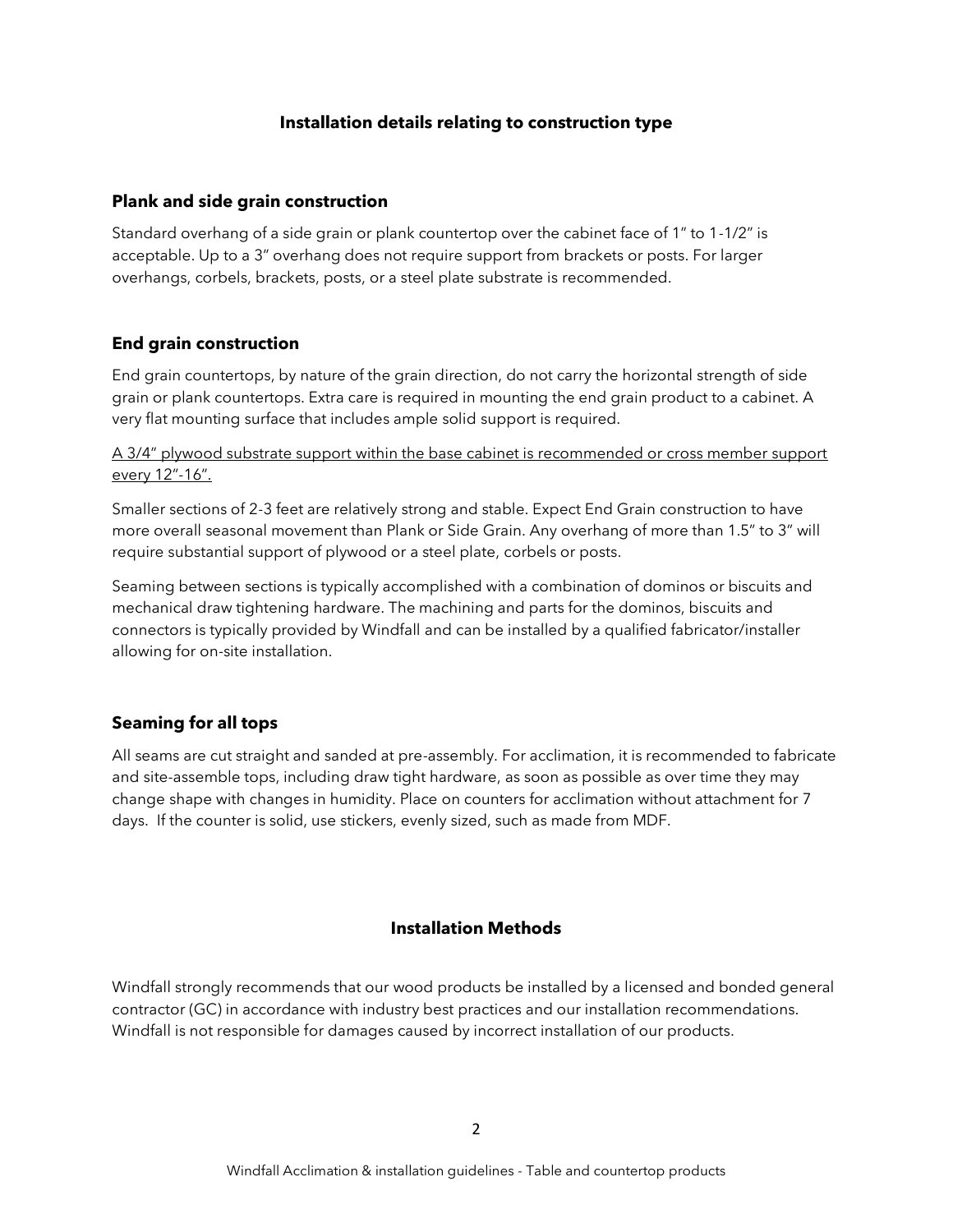#### **Attachment of tabletops to Bases**

All screw holes in the tabletop must be pre-drilled. Bases should have slotted or oversized holes to accommodate seasonal movement of the wood. Windfall recommends the use of fender washers and hand tightening of screws. Power tools may over tighten the fasteners, damaging the top, and preventing movement.

End grain tops attached to table bases must be supported by a substrate within 2" of the edge of the top.

#### **Attachment of tops to Casework**

Any method of attachment should reflect careful consideration of seasonal wood movement. Wood moves the greatest amount across the grain; therefore, care should be used not to trap the wood from movement in this direction.



Use as few screws as possible to keep the countertop fastened to the base cabinets. Screw holes should be pre-drilled, and screws should not penetrate more than ½" into the countertop. THIS IS ESPECIALLY IMPORTANT FOR END GRAIN TOPS!

A screw can be used through a substrate from below provided the screw hole in the substrate is oversized to accommodate seasonal movement of the wood. A fender washer is used to allow movement while maintaining a snug connection.

An alternate method of attachment of a wood top to casework is with a z-clip type of tabletop fastener.

The proper use and installation of this type of attachment [can be seen here.](https://www.woodcraft.com/media/W1siZiIsIjIwMTcvMDkvMjEvMTIvMzIvMjEvNzEvMzVfVGFibGV0b3BfRmFzdGVuZXJzXzIucGRmIl1d/35%20Tabletop%20Fasteners-2.pdf?sha=b0f80e6e15387648)

## **Care of Wood Tops and Counters**

#### **Finish Recommendations**

NOTE: If the top is cut in the field, a finish must be applied to the cut edge before the top is put to use. This is very important to allow for consistent wood movement during seasonal acclimation through the lifetime of the top. Touch up kits are available from Windfall.